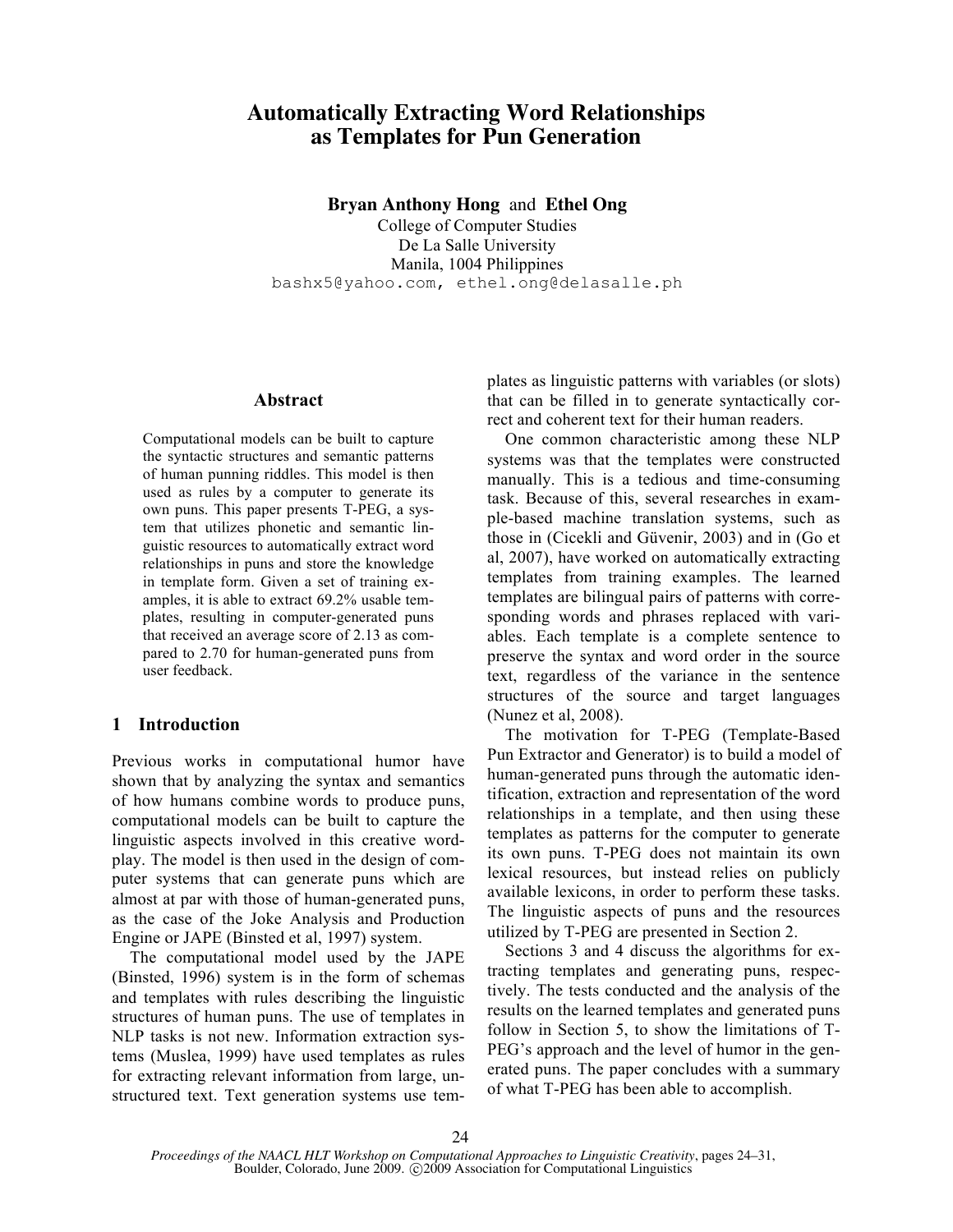## **2 Linguistic Resources**

Ritchie (2005) defines a pun as "a humorous written or spoken text which relies crucially on phonetic similarity for its humorous effect". Puns can be based on inexact matches between words (Binsted and Ritchie, 2001), where tactics include metathesis (e.g., *throw stones* and *stow thrones*) and substitution of a phonetically similar segment (e.g., *glass* and *grass*).

In T-PEG, punning riddles are considered to be a class of jokes that use wordplay, specifically pronunciation, spelling, and possible semantic similarities and differences between words (Hong and Ong, 2008). Only puns using the question answer format as shown in example (1) from (Binsted, 1996) are considered. Compound words are also included, underlined in example (2) from (Webb, 1978).

- (1) What do you call a beloved mammal? A dear deer.
- (2) What do barbers study? Short-cuts.

The automatic tasks of analyzing humangenerated puns in order to build a formal model of the word relationships present in the puns require the use of a number of linguistic resources. These same set of resources are used for later generation. STANDUP (Manurung et al, 2008), for example, uses "a database of word definitions, sounds and syntax to generate simple play-on-words jokes, or puns, on a chosen subject". Aside from using WordNet (2006) as its lexical resource, STANDUP maintains its own lexical database of phonetic similarity ratings for pairs of words and phrases.

Various works have already emphasized that puns can be generated by distorting a word in the source pun into a similar-sounding pun, e.g., (Ritchie, 2005 and Manurung et al, 2008). This notion of phonetic similarity can be extended further by allowing puns containing words that sound similar to be generated, as shown in example (3), which was generated by T-PEG following the structure of  $(1)$ .

(3) What do you call an overall absence? A whole hole.

The Unisyn English Pronunciation lexicon (Fitt, 2002) was utilized for this purpose. The dictionary contains about 70,000 entries with phonetic transcriptions and is used by T-PEG to find the pronunciation of individual words and to locate similar sounding words for a given word. Because Unisyn also provides support in checking for spelling regularity, it is also used by T-PEG to check if a given word does exist, particularly when a compound word is split into its constituent syllables and determining if these individual syllables are valid words, such as the constituents "*short*" and "*cuts*" for the compound word "*shortcuts*" in (2).

The wordplay in punning riddles is not based on phonetic similarity alone, but may also involve the semantic links among words that make up the pun. These semantic relationships must also be identified and captured in the template, such that the generated puns are not only syntactically wellformed (due to the nature of templates) but also have consistent semantics with the source human pun, as shown in example (4) from (Binsted, 1996) and T-PEG's counterpart in example (5).

- (4) How is a car like an elephant? They both have trunks.
- (5) How is a person like an elephant? They both have memory.

Two resources are utilized for this purpose. WordNet (2006) is used to find the synonym of a given word, while ConceptNet (Liu and Singh, 2004) is used to determine the semantic relationships of words.

ConceptNet is a large-scale common sense knowledge base with about 1.6 million assertions. It focuses on contextual common sense reasoning, which can be used by a computer to understand concepts and situating these concepts on previous knowledge.

| <b>Relationship Types</b> | <b>Examples</b>         |
|---------------------------|-------------------------|
| Is A                      | IsA headache pain       |
|                           | IsA deer mammal         |
| PartOf                    | PartOf window pane      |
|                           | PartOf car trunk        |
| PropertyOf                | PropertyOf pancake flat |
|                           | PropertyOf ghost dead   |
| MadeOf                    | MadeOf snowman snow     |
| CapableOf                 | CapableOf sun burn      |
|                           | CapableOf animal eat    |
| LocationOf                | LocationOf money bank   |
| CanDo                     | CanDo ball bounce       |
| ConceptuallyRelatedTo     | ConceptuallyRelatedTo   |
|                           | wedding bride           |
|                           | forest animal           |

Table 1. Some Semantic Relationships of Concept-Net (Liu and Singh, 2004)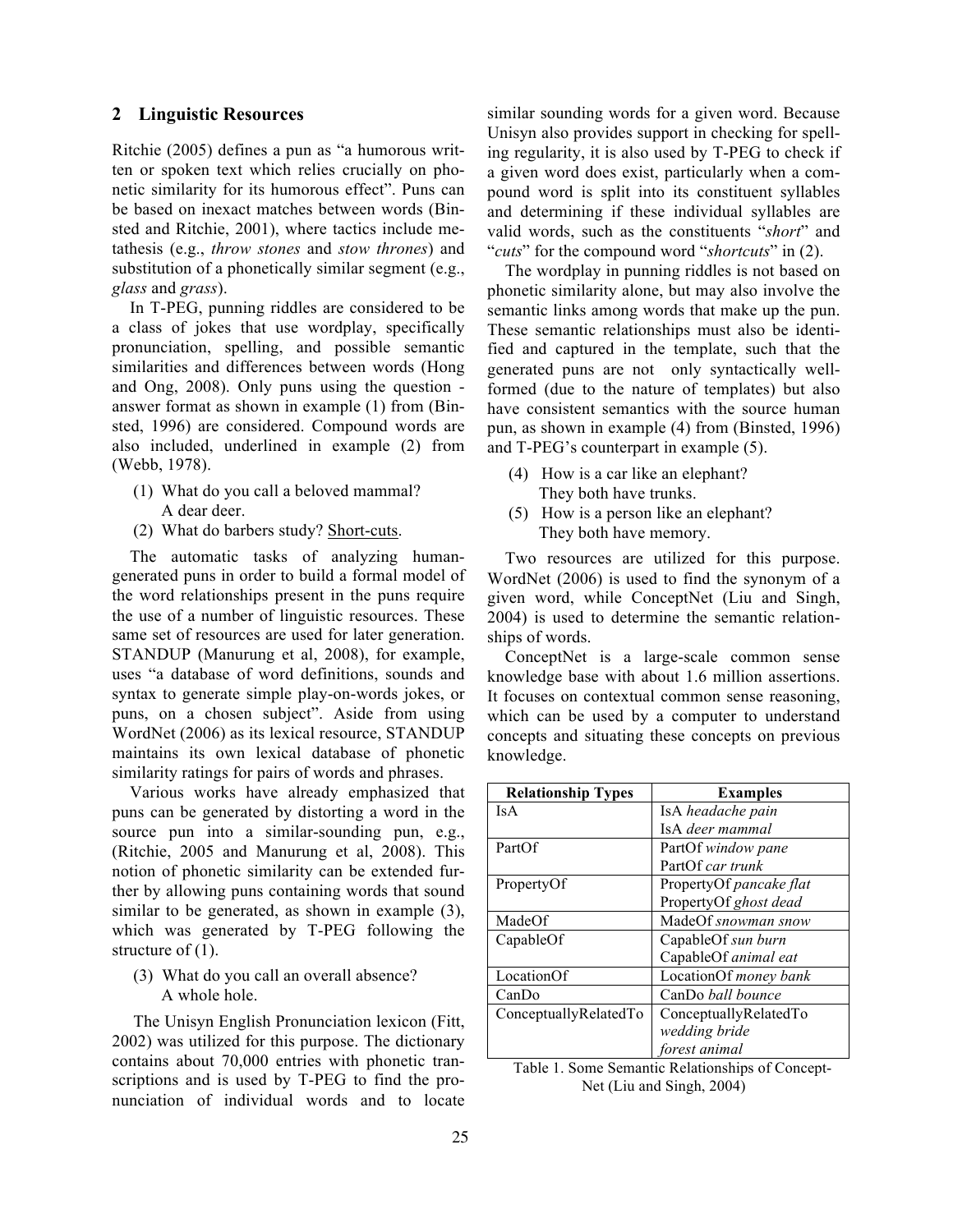The concepts can be classified into three general classes – noun phrases, attributes, and activity phrases, and are connected by edges to form an ontology. Binary relationship types defined by the Open Mind Commonsense (OMCS) Project (Liu and Singh, 2004) are used to relate two concepts together, examples of which are shown in Table 1.

# **3 Extracting Punning Templates**

The structural regularities of puns are captured in T-PEG with the use of templates. A template is the combined notion of schemas and templates in (Binsted, 2006), and it contains the relationship between the words (lexemes) in a pun as well as its syntactical structure. The template constrains the set of words that can be used to fill-in the slots during the generation phase; it also preserves the syntactical structure of the source pun, to enable the generated puns to follow the same syntax.

## **3.1 Templates in T-Peg**

A template in T-PEG is composed of multiple parts. The first component is the source punning riddle, where variables replaced the keywords in the pun and also serve as slots that can be filled during the pun generation phase.

Variables can be one of three types. A *regular variable* is a basic keyword in the source pun whose part-of-speech tag is a noun, a verb, or an adjective. Variables in the question-part of the pun are represented with *Xn* while *Yn* represent variables in the answer-part (where *n* denotes the lexical sequence of the word in the sentence starting at index 0).

A *similar-sound variable* represents a word that has the same pronunciation as the regular variable, for example, *deer* and *dear*. A *compound-word variable* contains two regular or similar-sound variables that combine to form a word, for example *sun* and *burn* combine to form the word *sunburn*. A colon (:) is used to connect the variables comprising a compound variable, for example, *X1:X2*.

Word relationships may exist among the variables in a pun. These word relationships comprise the second component of a template and are represented **<var1> <relationship type> <var2>**.

There are four types of binary word relationships captured by T-PEG. *SynonymOf relationships* specify that two variables are synonymous with each other, as derived from WordNet (2006). *Compound-word (or IsAWord) relationships* specify that one variable combined with a second variable should form a word. Unisyn (Fiit, 2002) is used to check that the individual constituents as well as the combined word are valid. *SoundsLike relationships* specify that two variables have the same pronunciation as derived from Unisyn. *Semantic relationships* show the relationships of two variables derived from ConceptNet (Liu and Singh, 2004), and can be any one of the relationship types presented in Table 1.

## **3.2 Learning Algorithm**

Template learning begins from a given corpus of training examples that is preprocessed by the tagger and the stemmer. The tagged puns undergo valid word selection to identify keywords (noun, verb, or adjective) as candidate variables. The candidate variables are then paired with each other to identify any word relationships that may exist between them. The word relationships are determined by the phonetic checker, the synonym checker, and the semantic analyzer. Only those candidate variables with at least one word relationship with another candidate variable will be retained as final variables in the learned template.

Table 2 presents the template for "*Which bird can lift the heaviest weights? The crane.*" (Webb, 1978). Keywords are underlined. All of the extracted word relationships in Table 2 were derived from ConceptNet. Notice that i) some word pairs may have one or more word relationships, for example, "*crane*" and "*lift*"; while ii) some candidate keywords may not have any relationships, i.e, the adjective "*heaviest*", thus it is not replaced with a variable in the resulting template. This second condition will be explored further in Section 5.

| Source      | Which bird can lift the heaviest weights?                        |
|-------------|------------------------------------------------------------------|
| Pun         | The crane.                                                       |
| Template    | Which $\langle X1 \rangle$ can $\langle X3 \rangle$ the heaviest |
|             | $\langle X6>?$ The $\langle Y1>$ .                               |
| Word Re-    | X1 Conceptually Related To X6                                    |
| lationships | X6 ConceptuallyRelatedTo X1                                      |
|             | Y1 IsA X1                                                        |
|             | X6 CapableOfReceivingAction X3                                   |
|             | Y1 CapableOf X3                                                  |
|             | Y1 UsedFor X3                                                    |

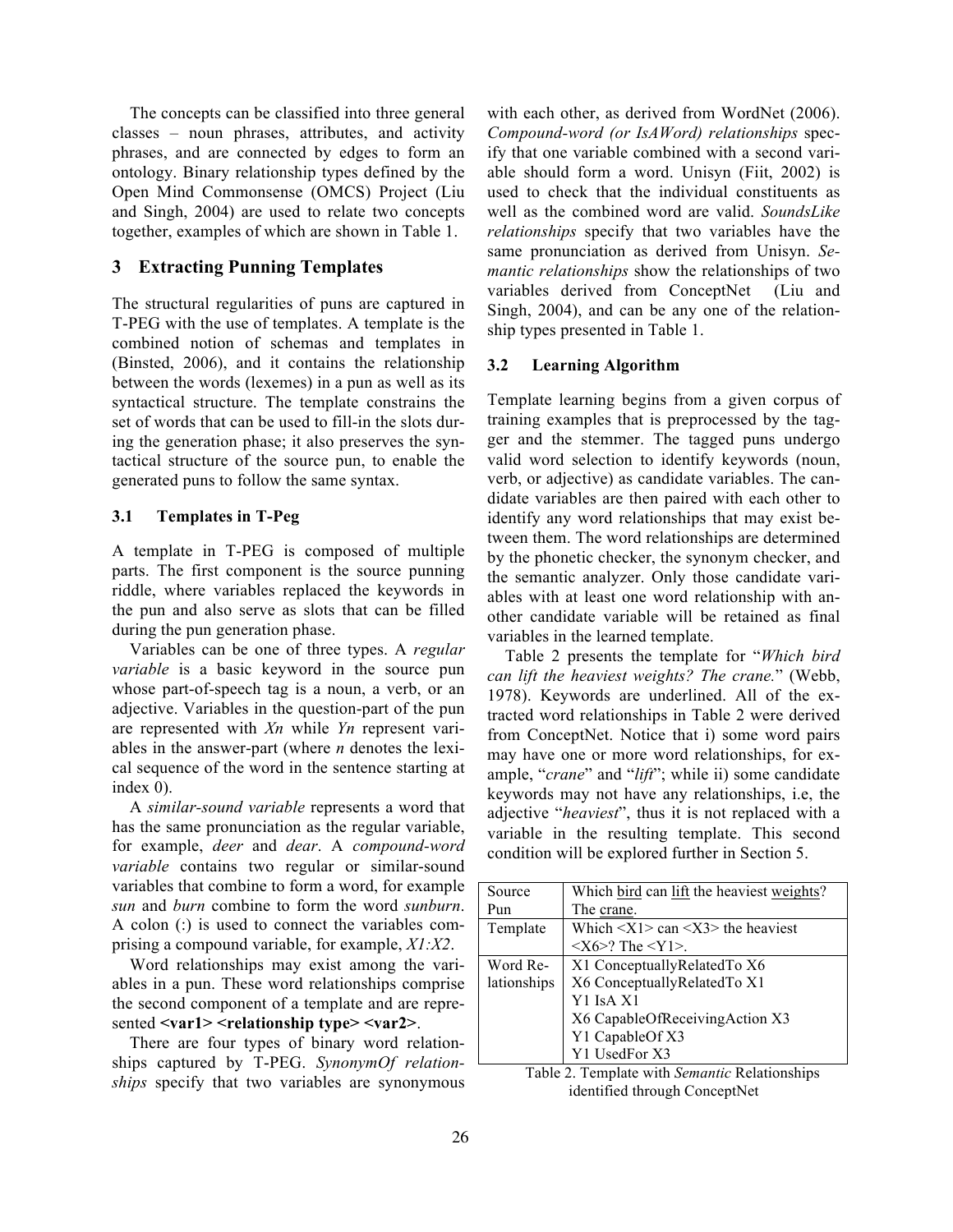Table 3 presents another template from the pun "*What do you call a beloved mammal? A dear deer.*" (Binsted, 1996), with the *SynonymOf* relationship derived from WordNet, the *IsA* relationship from ConceptNet, and the *SoundsLike* relationship from Unisyn. Notice the "-0" suffix in variables *Y1* and *Y2*. "*<var>-0*" is used to represent a word that is phonetically similar to *<var>*.

| Source      | What do you call a <b>beloved</b> mammal?                    |
|-------------|--------------------------------------------------------------|
| Pun         | A dear deer.                                                 |
| Template    | What do you call a $\langle X5 \rangle \langle X6 \rangle$ ? |
|             | $A < Y1 > $ .                                                |
| Word Re-    | X5 SynonymOf Y1                                              |
| lationships | X5 SynonymOf Y2-0                                            |
|             | $Y1-0$ IsA $X6$                                              |
|             | Y <sub>2</sub> IsA X <sub>6</sub>                            |
|             | Y1 SoundsLike Y2                                             |
|             | Y1-0 SoundsLike Y1                                           |
|             | Y2-0 SoundsLike Y2                                           |

Table 3. Template with *Synonym* Relationships and *Sounds-Like* Relationships

A constituent word in a compound word (identified through the presence of a dash "-") may also contain additional word relationships. Thus, in "*What kind of fruit fixes taps? A plum-ber.*" (Binsted, 1996), T-PEG learns the template shown in Table 4. The compound word relationship extracted is *Y1 IsAWord Y2* (*plum* IsAWord *ber*). *Y1* (*plum*), which is a constituent of the compound word, has a relationship with another word in the pun, *X3* (*fruit*).

| Source      | What kind of fruit fixes taps?                |
|-------------|-----------------------------------------------|
| Pun         | A plum-ber.                                   |
| Template    | What kind of $\langle$ X3> $\langle$ X4>taps? |
|             | $A < Y1 > < Y2 >$ .                           |
| Word Re-    | Y1 IsA X3                                     |
| lationships | Y1 IsAWord Y2                                 |
|             | Y1:Y2 CapableOf X4                            |

Table 4. Template with Compound Word

The last phase of the learning algorithm involves template usability check to determine if the extracted template has any missing link. A template is usable if all of the word relationships form a connected graph. If the graph contains unreachable node/s (that is, it has missing edges), the template cannot be used in the pun generation phase since not all of the variables will be filled with possible words.

Consider a template with four variables named *X3*, *X4*, *Y1* and *Y2*. The word relationships *X3-X4*, *X4-Y1* and *Y1-Y2* form a connected graph as shown in Figure 1(a). However, if only *X3-X4* and *Y1-Y2* relationships are available as shown in Figure 1(b), there is a missing edge such that if variable *X3* has an initial possible word and is the starting point for generation, a corresponding word for variable *X4* can be derived through the *X3-X4* edge, but no words can be derived for variables *Y1* and *Y2*.



(a) Connected Graph (b) Graph with Missing Edge Figure 1. Graphs for Word Relationships

This condition is exemplified in Table 5, where two disjoint subgraphs are created as a result of the missing "*house-wall*" and "*wall-wal*" relationships. Further discussion on this is found in Section 5.

| Source                                            | What <u>nuts</u> can you use to <u>build</u> a house?                                  |
|---------------------------------------------------|----------------------------------------------------------------------------------------|
| Pun                                               | Wal-nuts. (Binsted, 1996)                                                              |
| Template                                          | What $\langle X1 \rangle$ can you use to $\langle X6 \rangle$ a $\langle X8 \rangle$ ? |
|                                                   | $>]>.$                                                                                 |
| Word Re-                                          | X8 CapableOfReceivingAction X6                                                         |
| lationships                                       | X1 SoundsLike Y1                                                                       |
|                                                   | Y0 IsAWord Y1                                                                          |
|                                                   | Y0:Y1 IsA X1                                                                           |
| <b>Missing</b>                                    | Y0-0 PartOf X8                                                                         |
| <b>Relations</b>                                  | Y0-0 SoundsLike Y0                                                                     |
| Table 5. Template with Missing Word Relationships |                                                                                        |

Table 5. Template with Missing Word Relationships where *Y0-0* is the word "*wall*"

## **4 Generating Puns from Templates**

The pun generation phase, having access to the library of learned templates and utilizing the same set of linguistic resources as the template learning algorithm, begins with a keyword input from the user. For each of the usable templates in the library, the keyword is tested on each variable with the same POS tag, except for *SoundsLike* and *IsA-Word* relationships where tags are ignored. When a variable has a word, it is used to populate other variables with words that satisfy the word relationships in the template.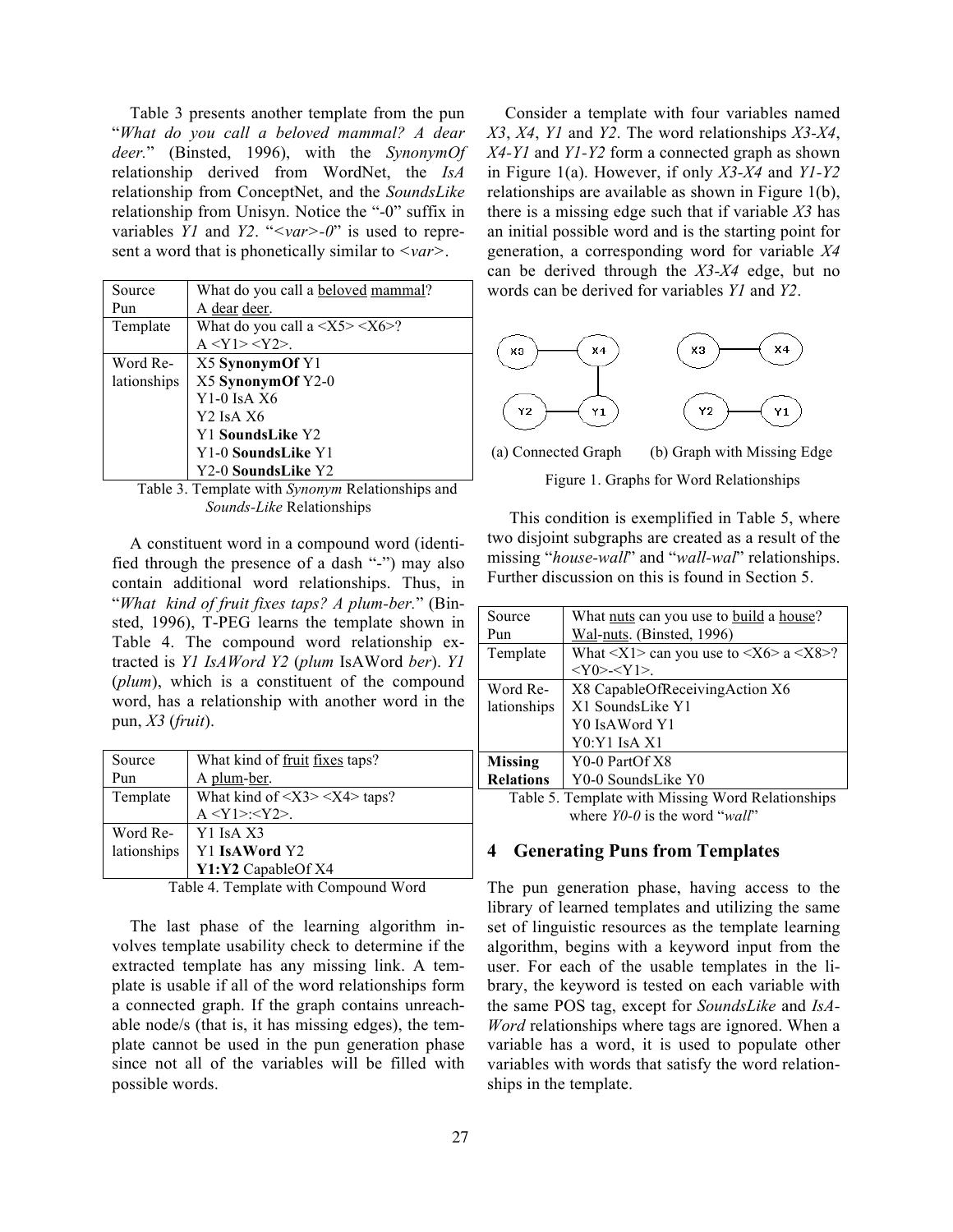T-PEG uses two approaches of populating the variables – forward recursion and backward recursion. *Forward recursion* involves traversing the graph by moving from one node (variable in a template) to the next and following the edges of relationships. Consider the template in Table 6.

| Human       | How is a window like a headache?             |
|-------------|----------------------------------------------|
| Joke        | They are both panes. (Binsted, 1996)         |
| Template    | How is a $\langle$ X3> like a $\langle$ X6>? |
|             | They are both $\langle Y3 \rangle$ .         |
| Word Re-    | Y3-0 SoundsLike Y3                           |
| lationships | X3 ConceptuallyRelatedTo Y3                  |
|             | Y3 ConceptuallyRelatedTo X3                  |
|             | Y3 PartOf X3                                 |
|             | X6 Conceptally Related To Y3-0               |
|             | X6 IsA Y3-0                                  |
|             | Y3-0 Conceptually Related To X6              |

Table 6. Sample Template for Pun Generation

Given the keyword "*garbage*", one possible sequence of activities to locate words and populate the variables in this template is as follows:

- a. *"garbage*" is tried on variable *X6*.
- b. *X6* has three word relationships all of which are with *Y3-0*, so it is used to find possible words for *Y3-0*. ConceptNet returns an "*IsA*" relationship with the word "*waste*".
- c. *Y3-0* has only one word relationship and this is with *Y3*. Unisyn returns the phonetically similar word "*waist*".
- d. *Y3* has two possible relationships with *X3*, and ConceptNet satisfies the "*PartOf"* relationship with the word "*trunk*".

Since two variables may have more than one word relationships connecting them, relationship grouping is also performed. A word relationship group is said to be *satisfied* if at least one of the word relationships in the group is satisfied. Table 7 shows the relationship grouping and the word relationship that was satisfied in each group for the template in Table 6.

| <b>Word Relationship</b>      | <b>Filled Template</b> |
|-------------------------------|------------------------|
| X6 ConceptallyRelatedTo Y3-0  |                        |
| X6 IsA Y3-0                   | garbage IsA waste      |
| Y3-0 ConceptuallyRelatedTo X6 |                        |
| Y3-0 SoundsLike Y3            | waste SoundsLike       |
|                               | waist                  |
| X3 Conceptually Related To Y3 |                        |
| Y3 ConceptuallyRelatedTo X3   |                        |
| Y3 PartOf X3                  | waist PartOf trunk     |

Table 7. Relationship Groups and Filled Template

The filled template is passed to the surface realizer, LanguageTool (Naber, 2007), to fix grammatical errors, before displaying the resulting pun "*How is a trunk like a garbage? They are both waists*." to the user.

The forward recursion approach may lead to a situation in which a variable has been filled with two different sets of words. This usually occurs when the graph contains a cycle, as shown in Figure 2.



Figure 2. Graph with Cycle

Assume the process of populating the template begins at *X0*. The following edges and resulting set of possible words are retrieved in sequence:

- a. *X0-X1* (Words retrieved for  $X1 \rightarrow A$ , B)
- b.  $X1-X2$  (Words retrieved for  $X2 \rightarrow D, E, F$ )
- c.  $X2-X3$  (Words retrieved for  $X3 \rightarrow G$ , H)
- d. *X3-X1* (Words retrieved for  $X1 \rightarrow B$ , C)

When the forward recursion algorithm reaches *X3* in step (d), a second set of possible words for *X1* is generated. Since the two sets of words for *X1* do not match, the algorithm gets the intersection of  $(A, B)$  and  $(B, C)$  and assigns this to  $XI$  (in this case, the word "*B"* is assigned to *X1*). Backward recursion has to be performed starting from step (b) using the new set of words so that other variables with relationships to *X1* will also be checked for possible changes in their values.

# **5 Test Results**

Various tests were conducted to validate the completeness of the word relationships in the learned template, the correctness of the generation algorithm, and the quality of the generated puns.

#### **5.1 Evaluating the Learned Templates**

The corpus used in training T-PEG contained 39 punning riddles derived from JAPE (Binsted, 1996) and The Crack-a-Joke Book (Webb, 1978). Since one template is learned from each source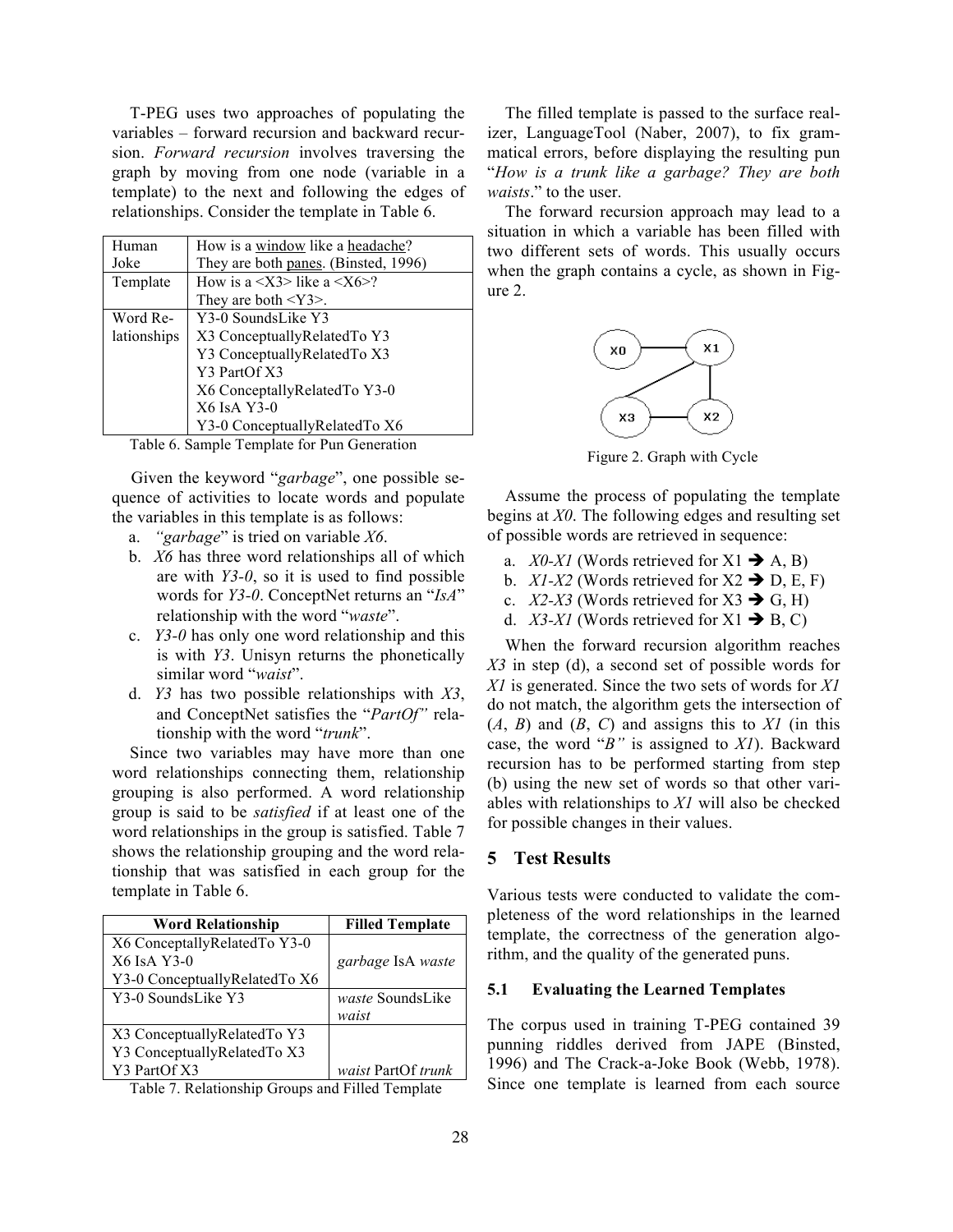pun, the size of the corpus is not a factor in determining the quality of the generated jokes.

Of the 39 resulting templates, only 27 (69.2%) are usable. The unusable templates contain missing word relationships that are caused by two factors. Unisyn contains entries only for valid words and not for syllables. Thus, in (6), the relationship between "*house*" and "*wall*" is missing in the learned template shown in Table 5 because "*wal*" is not found in Unisyn to produce "*wall*". In (7), ConceptNet is unable to determine the relationship between "*infantry*" and "*army*".

- (6) What nuts can you use to build a house? Wal-nuts. (Binsted, 1996)
- (7) What part of the army could a baby join? The infant-ry. (Webb, 1978)

The generation algorithm relies heavily on the presence of correct word relationships. 10 of the 27 usable templates were selected for manual evaluation by a linguist to determine the completeness of the extracted word relationships. A template is said to be *complete* if it is able to capture the essential word relationships in a pun. The evaluation criteria are based on the number of incorrect relationships as identified by the linguist, and includes missing relationship, extra relationship, or incorrect word pairing. A scoring system from 1 to 5 is used, where 5 means there are no incorrect relationship, 4 means there is one incorrect relationship, and so on.

The learning algorithm received an average score of 4.0 out of 5, due to missing word relationships in some of the templates. Again, these were caused by limitations of the resources. For example, in (8), the linguist noted that no relationship between "*heaviest*" and "*weight*" (i.e., PropertyOf *heavy weight*) is included in the learned template presented in Table 2.

- (8) What bird can lift the heaviest weights? The crane. (Webb, 1978)
- (9) What kind of fruit fixes taps? The plum-ber. (Binsted, 1996)

In (9), the linguist identified a missing relationship between "*tap*" and "*plumber*", which is not extracted by the template shown in Table 4.

The linguist also noted that the constituents of a compound word do not always form valid words, such as "*ber*" in *plum-ber* of pun (9), and "*wal*" in *wal-nuts* of pun (6). This type of templates were considered to contain incorrect relationships, and they may cause problems during generation because similar sounding words could not be found for the constituent of the compound word that is not a valid word.

#### **5.2 Evaluating the Generation Algorithm**

The generation algorithm was evaluated on two aspects. In the first test, a keyword from each of the source puns was used as input to T-PEG to determine if it can generate back the training corpus. From the 27 usable templates, 20 (74.07%) of the source puns were generated back. Regeneration failed in cases where a word in the source pun has multiple POS tags, as the case in (10), where "*cut*" is tagged as a noun during learning, but verb during generation. In the learning phase, tagging is done at the sentence level, as opposed to a singleword tagging in the generation phase.

(10) What do barbers study? Short-cuts. (Webb, 1978)

Since a keyword is tried on each variable with the same POS tag in the template, the linguistic resources provided the generation algorithm with a large set of possible words. Consider again the pun in (10), using its template and given the keyword "*farmer*" as an example, the system generated 122 possible puns, some of which are listed in Table 8. Notice that only a couple of these seemed plausible puns, i.e., #3 and #7.

1. What do *farmers* study? Egg - plant. 2. What do *farmers* study? Power - plant. 3. What do *farmers* study? Trans - plant. 4. What do *farmers* study? Battle - ground. 5. What do *farmers* study? Play - ground. 6. What do *farmers* study? Battle - field. 7. What do *farmers* study? Gar - field.

Table 8. Excerpt of the Generated Puns Using "*farmer*" as Keyword

In order to find out how this affects the overall performance of the system, the execution times in locating words for the different types of word relationships were measured for the set of 20 regenerated human puns. Table 9 shows the summary for the running time and the number of word relationships extracted for each relationship type.

Another test was also conducted to validate the previous finding. A threshold for the maximum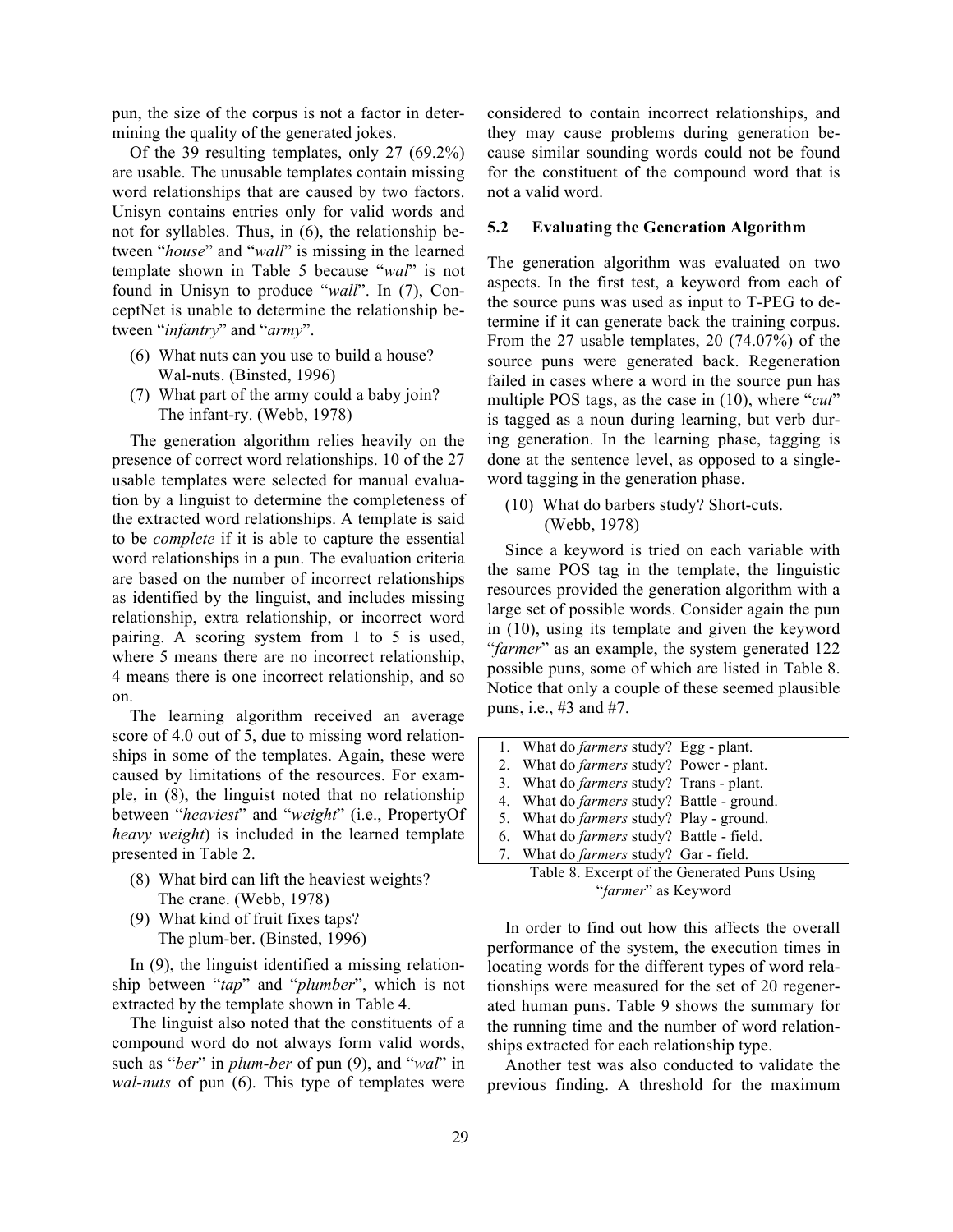number of possible words to be generated was set to 50, resulting in a shorter running time as depicted in Table 10. A negative outcome of using a threshold value is that only 16 (instead of 20) human puns were regenerated. The other four cases failed because the threshold became restrictive and filtered out the words that should be generated.

| Relationship Type | Running Time  | # Relationships |
|-------------------|---------------|-----------------|
| Synonym           | 2 seconds     |                 |
| <b>IsAWord</b>    | 875 seconds   |                 |
| Semantic          | 1,699 seconds | ດ               |
| SoundsLike        | 979 seconds   |                 |

| Relationship Type | Running Time | $# Relations$ hips |
|-------------------|--------------|--------------------|
| Synonym           | 2 seconds    |                    |
| <b>IsAWord</b>    | 321 seconds  |                    |
| Semantic          | 315 seconds  |                    |
| SoundsLike        | 273 seconds  |                    |

Table 10. Running Time of the Generation Algorithm with Threshold = 50 Possible Words

#### **5.3 Evaluating the Generated Puns**

Common words, such as *man*, *farmer*, *cow*, *garbage*, and *computer*, were fed to T-PEG so that the chances of these keywords being covered by the resources (specifically ConceptNet) are higher. An exception to this is the use of keywords with possible homonyms (i.e., *whole* and *hole*) to increase the possibility of generating puns with *SoundsLike* relationships.

As previously stated, the linguistic resources provided the generation algorithm with various words that generated a large set of puns. The proponents manually went through this set, identifying which of the output seemed humorous, resulting in the subjective selection of eight puns that were then forwarded for user feedback.

User feedback was gathered from 40 people to compare if the puns of T-PEG are as funny as their source human puns. 15 puns (7 pairs of human-T-PEG puns, with the last pair containing 1 human and 2 T-PEG puns) were rated from a scale of 0 to 5, with 5 being the funniest. This rating system was based on the joke judging process used in (Binsted, 1996), where 0 means it is not a joke, 1 is a pathetic joke, 2 is a "not-so-bad" joke, 3 means average, 4 is quite funny, and 5 is really funny.

T-PEG puns received an average score of 2.13 while the corresponding source puns received an average score of 2.70. Table 11 shows the scores of four pairs of punning riddles that were evaluated, with the input keyword used in generating the T-PEG puns enclosed in parentheses. Pun evaluation is very subjective and depends on the prior knowledge of the reader. Most of the users involved in the survey, for example, did not understand the relationship between *elephant* and memory<sup>1</sup>, accounting for its low feedback score.

| <b>Training Pun</b>        | <b>T-Peg Generated Pun</b> |
|----------------------------|----------------------------|
| What keys are furry?       | What verses are endless?   |
| Mon-keys.                  | Uni-verses.                |
| (Webb, 1978)               | (Keyword: verses)          |
| (2.93)                     | (2.73)                     |
| What part of a fish weighs | What part of a man         |
| the most? The scales.      | lengthens the most? The    |
| (Webb, 1978)               | shadow.                    |
| (3.00)                     | (Keyword: man)             |
|                            | (2.43)                     |
| What do you call a lizard  | What do you call a fire on |
| on the wall? A rep-tile.   | the floor? A fire-wood.    |
| (Binsted, 1996)            | (Keyword: fire)            |
| (2.33)                     | (1.90)                     |
| How is a car like an ele-  | How is a person like an    |
| phant? They both have      | elephant? They both have   |
| trunks.                    | memory.                    |
| (Binsted, 1996)            | (Keyword: elephant)        |
| (2.50)                     | (1.50)                     |

Table 11. Sample Puns and User Feedback Scores

Although the generated puns of T-PEG did not receive scores that are as high as the puns in the training corpus, with an average difference rating of 0.57, this work is able to show that the available linguistic resources can be used to train computers to extract word relationships in human puns and to use these learned templates to automatically generate their own puns.

## **6 Conclusions**

Puns have syntactic structures and semantic patterns that can be analyzed and represented in computational models. T-PEG has shown that these computational models or templates can be automatically extracted from training examples of human puns with the use of available linguistic resources. The word relationships extracted are

<sup>&</sup>lt;sup>1</sup> Elephant characters in children's stories are usually portrayed to have good memories, with the common phrase "An elephant never forgets."